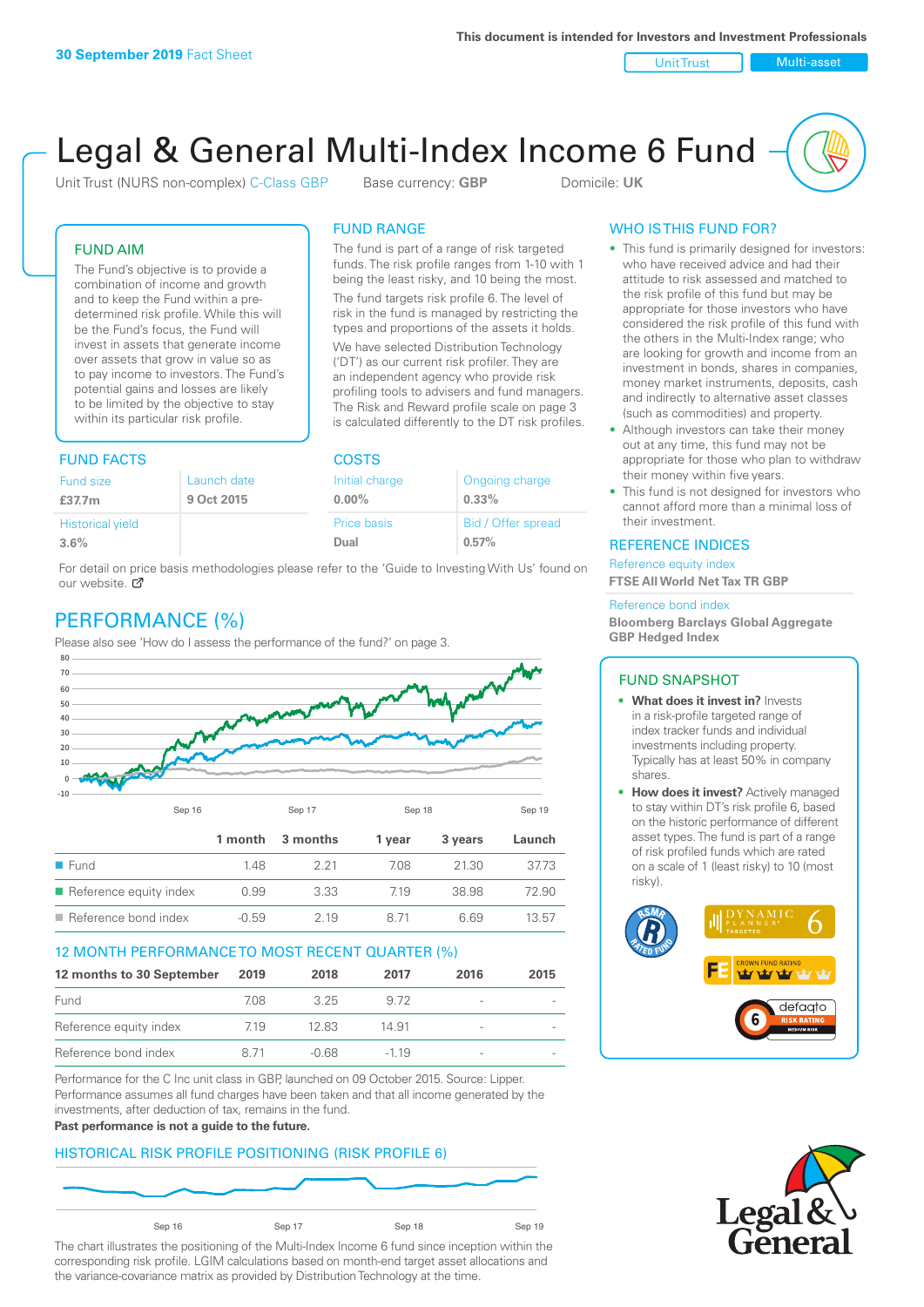# Legal & General Multi-Index Income 6 Fund

Unit Trust (NURS non-complex) C-Class GBP

# PORTFOLIO BREAKDOWN

All data source LGIM unless otherwise stated. Totals may not sum due to rounding.





## FUND MANAGERS

The fund managers have responsibility for managing the multi-index fund range. They are part of the Multi-Asset Funds (MAF) team in LGIM. This team focuses on designing and managing multi-asset funds that are tailored to match the specific objectives of various client types. The team sits within a wider Asset Allocation team which combines both depth of experience with a broad range of expertise from different fields, including fund management, investment consulting and risk management roles.

# TOP 10 HOLDINGS (%)

| <b>L&amp;G UK Index Trust</b>                                    | 12.7 |
|------------------------------------------------------------------|------|
| iShares UK Dividend UCITS ETF                                    | 9.9  |
| L&G Emerging Markets Government Bond (Local Currency) Index Fund | 7.9  |
| L&G Emerging Markets Government Bond (US\$) Index Fund           | 7.9  |
| <b>L&amp;G US Index Trust</b>                                    | 5.9  |
| L&G High Income Trust                                            | 5.6  |
| L&G Global Emerging Markets Index Fund                           | 5.2  |
| L&G European Index Trust                                         | 4.7  |
| <b>L&amp;G Pacific Index Trust</b>                               | 4.7  |
| iShares Euro Dividend UCITS ETF                                  | 3.9  |